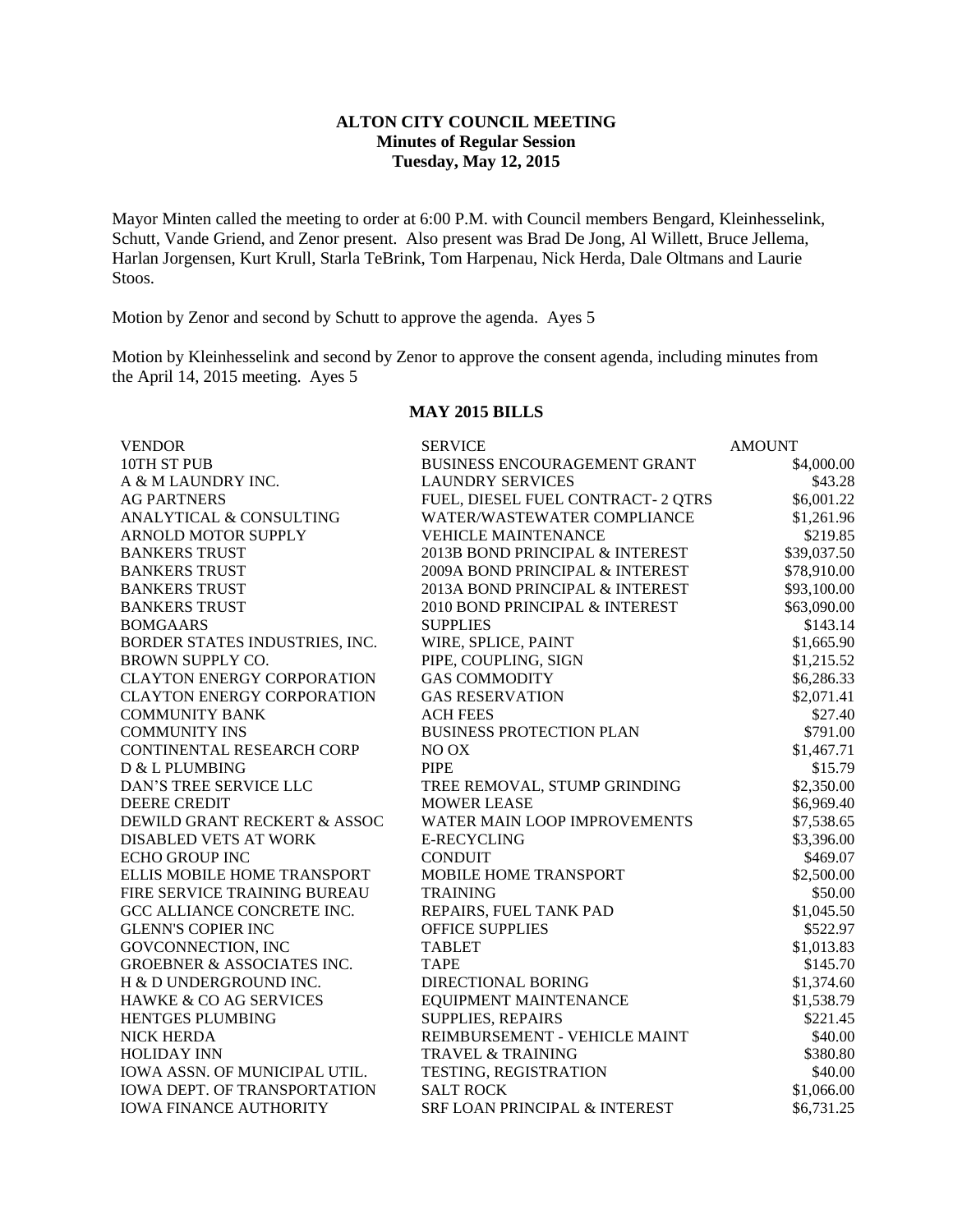| <b>IOWA LEAGUE OF CITIES</b>      | <b>IMPA/IMPI REGISTRATION</b>  | \$266.00     |
|-----------------------------------|--------------------------------|--------------|
| <b>JEBRO INC.</b>                 | CRS <sub>2</sub>               | \$658.00     |
| KLAY, VELDHUIZEN, BINDNER, DEJONG | <b>LEGAL FEES</b>              | \$2,602.00   |
| KRIZ-DAVIS CO.                    | <b>SUPPLIES</b>                | \$98.84      |
| <b>MBMECA</b>                     | <b>ELECTRIC TRANSMISSION</b>   | \$4,482.86   |
| <b>MID AMERICAN</b>               | <b>LIGHTS</b>                  | \$149.52     |
| MID SIOUX OPPORTUNITY             | PROJECT SHARE                  | \$20.00      |
| MISSOURI RIVER ENERGY SERVICES    | <b>REGISTRATION</b>            | \$100.00     |
| MISSOURI RIVER ENERGY SERVICES    | <b>ELECTRIC</b>                | \$32,321.83  |
| <b>MOUW MOTOR</b>                 | <b>PAINT</b>                   | \$8.17       |
| MUNICIPAL UTIL-BILLS              | <b>UTILITIES</b>               | \$1,583.88   |
| NEAL CHASE LUMBER CO              | LANDSCAPING MATERIAL, SUPPLIES | \$1,935.76   |
| <b>NIPCO</b>                      | REPLACE TRANSFORMER PAD & POLE | \$4,049.16   |
| NO STREAKING INC.                 | <b>WINDOW CLEANING</b>         | \$88.81      |
| NORTHWEST IOWA DEVELOP            | <b>DUES</b>                    | \$900.00     |
| NORTHWEST IOWA PLANNING           | <b>DUES</b>                    | \$547.20     |
| NORTHWEST IOWA REC                | <b>REGISTRATION</b>            | \$35.00      |
| NORTHWEST IOWA SOLID WASTE        | MOBILE HOME DISPOSAL           | \$300.00     |
| ORANGE CITY MUNICIPAL UTILITIES   | <b>BULK WATER</b>              | \$7,368.70   |
| ORANGE CITY HEALTH SYSTEM         | PARAMEDIC ASSIST               | \$118.00     |
| ORANGE CITY SANITATION            | <b>GARBAGE HAULING</b>         | \$6,241.30   |
| <b>PAYROLL</b>                    | PAYROLL CHECKS ON 4/30/2015    | \$23,851.15  |
| PETTY CASH                        | <b>SUPPLIES</b>                | \$38.14      |
| PLUIM PUBLISHING CO., INC.        | <b>HELP WANTED AD</b>          | \$54.38      |
| R & J WELDING AND DESIGN          | WELDING - HITCH                | \$132.36     |
| SANITATION PRODUCTS, INC.         | <b>BROOMS</b>                  | \$711.00     |
| <b>SERVICES UNLIMITED</b>         | LIFT STATION CONTROL SYSTEM    | \$5,904.00   |
| SIOUX COUNTY RECORDER             | <b>RECORDING FEES</b>          | \$92.00      |
| <b>SIOUXLAND PRESS</b>            | <b>PUBLICATIONS</b>            | \$429.10     |
| <b>LAURIE STOOS</b>               | MILEAGE REIMBURSEMENT          | \$294.40     |
| <b>T&amp;R SERVICE COMPANY</b>    | <b>TRANSFORMER DISPOSAL</b>    | \$2,856.00   |
| TOWN & COUNTRY IMPLEMENT          | <b>DIGGER REPAIR</b>           | \$13,535.68  |
| TREASURER - STATE OF IOWA         | <b>SALES TAX</b>               | \$3,303.00   |
| TRITECH EMERGENCY SYSTEMS INC.    | <b>RESCUE BILLING</b>          | \$165.00     |
| <b>U S CELLULAR</b>               | <b>CELL PHONES</b>             | \$309.82     |
| <b>U. S. POSTMASTER</b>           | <b>POSTAGE</b>                 | \$500.00     |
| <b>USA BLUE BOOK</b>              | SIGN STAND, SIGN               | \$732.77     |
| VAN MAANEN'S RADIO SHACK          | FIREWALL, SECURITY LICENSE     | \$806.40     |
| <b>VISA</b>                       | TRAINING, SUPPLIES             | \$216.81     |
| <b>WELLMARK</b>                   | <b>GROUP INSURANCE</b>         | \$7,494.81   |
| WESCO DISTRIBUTION, INC.          | BOX PAD, CONNECTOR, FLAGS      | \$3,137.24   |
| WEST IOWA TELEPHONE               | TELEPHONE, FAX, INTERNET       | \$552.10     |
|                                   | TOTAL ACCOUNTS PAYABLE CHECKS  | \$465,733.21 |

**SIOUX GOLF & COUNTRY CLUB:** Sioux Golf & Country Club Committee Members presented the Council with a proposal to purchase the golf course and country club. Proposal:

- Sell Sioux Golf and Country Club, land and equipment for \$300,000.00 to City of Alton.
- The club would become a municipal owned golf course.
- Sioux Golf Board would continue to manage all functions with current by-laws and governance ensuring we have City of Alton representation on our board.
- Any major expense over our budget would need to be approved by the City Council.
- Sioux Golf will no longer be able to borrow money.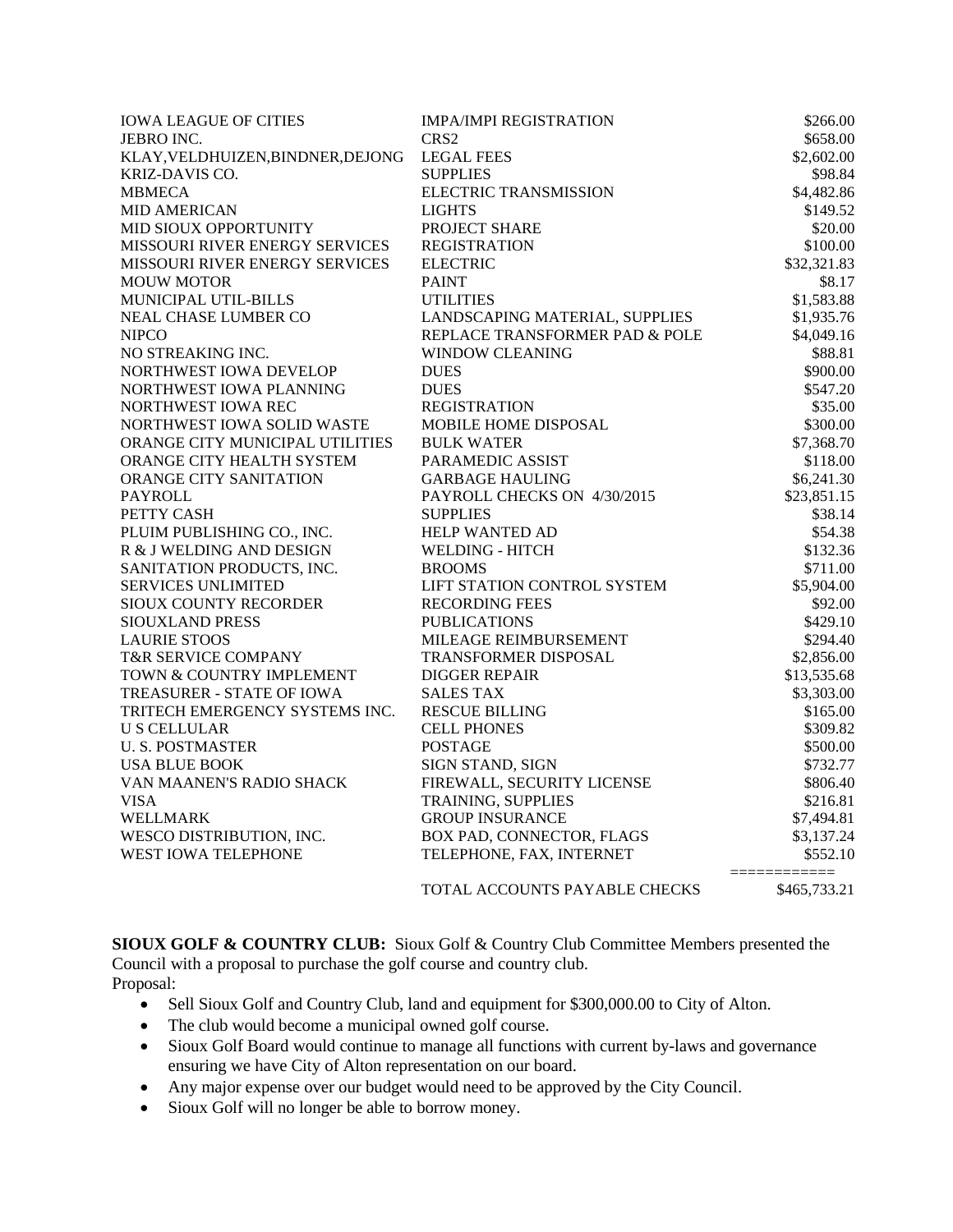Jorgensen explained that the SGCC Board is requesting \$300,000 as the purchase price which is the amount of SGCC's debt. It is projected that the City would also need to budget \$25,000 to \$30,000 a year for operations. Jorgensen also explained the proposal is conditional based on the member's approval but that the SGCC Board backs the proposal.

The Committee has spoken to different cities with golf courses and found that when golf courses are owned by a city they can continue to operate. Harpenau indicated that when the board and committee looked into what expenses can be taken out of the budget, there were none to be cut, so another solution must be found. Harpenau asked what options the City has to fund the purchase, and whether or not it had to be bonded. It was indicated that if bonding was used, the Council would be required to call for a vote.

Zenor noted that there are a lot of missing details in the proposal. Minten has researched formal appraisals and it would cost \$1,000 just to appraise the ground, not including the club. De Jong indicated that an appraisal would be recommended, to assure citizens, and to verify that the asking price is at or below fair market value. Minten indicated the assessed price per the County Assessor web page is \$495,750. Vande Griend asked if a vote failed if there was another plan. It was indicated there was not an alternate plan in place. Schutt mentioned the City has just bonded \$400,000 for street repair and it is difficult to find cash to repair and keep up streets in town, let alone adding on additional costs of owning a golf course. Schutt questioned if the committee or board has talked to the bank owner in regards to a loan forgiveness plan. To this point that option had not been considered and the committee did not feel that would be a viable option, as raising any more funds would be difficult. Harpenau stated that the City should be pushing the residents to vote for the purchase as it is for the betterment of the City and the residents need to look at the value of what they would be getting.

Jellema asked what options the City has. De Jong indicated the City can bond, have a reverse referendum, or find other means to finance the purchase. De Jong indicated he thought it would be best if the terms of a lease be worked out before going to a vote or fund raising. Schutt expressed his belief that that members of the club would be more likely to give money to the club now, because they do not want to see it close. Jellema would like to see the ballot not reflect an 'if' vote but a 'how to fund' vote. Bengard indicated that he is on the Council as well as the SGCC Board, and budgets for both. He said it is difficult to budget for the City, with a lot of projects coming up, and trying to figure out how to fund those projects. Bengard also stated that bonding for the purchase of the golf course could raise property taxes \$.50 per \$1,000 of property value for all residents. As a club member he is ok with that, but understands how a lot of residents may not be. Willet asked if there was any comparing this vote to the school vote since both entities are an important part of the community.

Schutt and Bengard indicated they did not think that an appraisal would need to be done in order to determine if the course and club are valued at more than \$300,000. Bengard expressed his belief that the club should make an effort to raise funds as a good faith effort since the majority of the residents are not members of the club. Jorgensen said the club's good faith effort is selling a property valued at \$750,000 for \$300,000.

De Jong stated that a vote can be called without details of the terms worked out, but since all of the Council members are members of SGCC, there could be a conflict of interest. He reiterated the importance of obtaining the fair market value to present to the voters.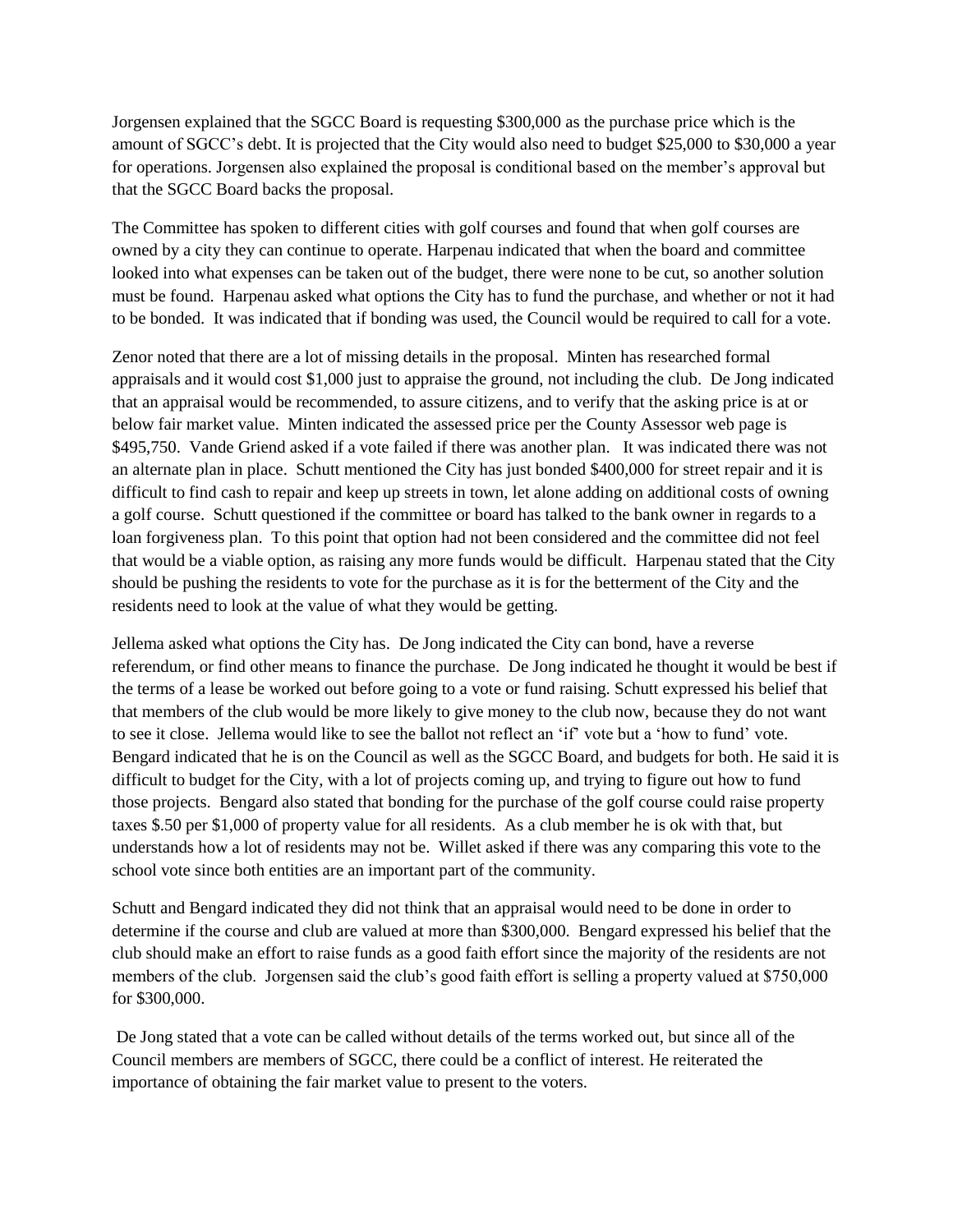Motion by Schutt and second by Zenor to proceed looking at options to fund or acquire Sioux Golf and Country Club pending a proposed lease agreement. Ayes 5

Willett, Jellema, Jorgensen, Krull, TeBrink, Harpenau, Herda left at 7:10 PM.

Motion by Bengard, second by Schutt, to enter into closed session under Chapter 21.5(j) of the Code of Iowa, to discuss the purchase of real estate.

Upon roll call vote, the following was recorded: Ayes: Bengard, Kleinhesselink, Schutt, Vande Griend, Zenor Nays: None

Closed session began at 7:10 PM.

7:36 PM Motion by Bengard, second by Zenor to return to open session. Ayes 5

Minten recommended Schutt and Bengard to form a committee to draft a lease and report back to the Council.

Motion by Vande Griend and second by Kleinhesselink to appoint Schutt, Bengard and Minten to draft details of a lease agreement with Sioux Golf and Country Club for operations if the City would purchase or accept the club and course as a gift. Ayes 5

### **GENERAL OBLIGATION CAPITAL LOAN NOTES, SERIES 2015:**

**RESOLUTION 15-16 "RESOLUTION APPOINTING BANKERS TRUST COMPANY OF DES MOINES, IOWA, TO SERVE AS PAYING AGENT, NOTE REGISTRAR, AND TRANSFER AGENT, APPROVING THE PAYING AGENT AND NOTE REGISTRAR AND TRANSFER AGENT AGREEMENT AND AUTHORIZING THE EXECUTION OF THE AGREEMENT"** was introduced and moved for adoption by Council Member Zenor. Schutt seconded the motion to adopt.

Upon roll call vote, the following was recorded: Ayes: Bengard, Kleinhesselink, Schutt, Vande Griend, Zenor Nays: None

Whereupon the Mayor declared the Resolution duly adopted.

**RESOLUTION 15-17 "RESOLUTION APPROVING AND AUTHORIZING A FORM OF LOAN AGREEMENT AND AUTHORIZING AND PROVIDING FOR THE ISSUANCE OF \$400,000 GENERAL OBLIGATION CAPITAL LOAN NOTES, SERIES 2015, AND LEVYING A TAX TO**  PAY THE NOTES" was introduced and moved for adoption by Council Member Kleinhesselink. Vande Griend seconded the motion to adopt.

Upon roll call vote, the following was recorded: Ayes: Bengard, Kleinhesselink, Schutt, Vande Griend, Zenor Nays: None

Whereupon the Mayor declared the Resolution duly adopted.

Motion by Schutt and second by Zenor to approve Tax Exemption Certificate. Ayes 5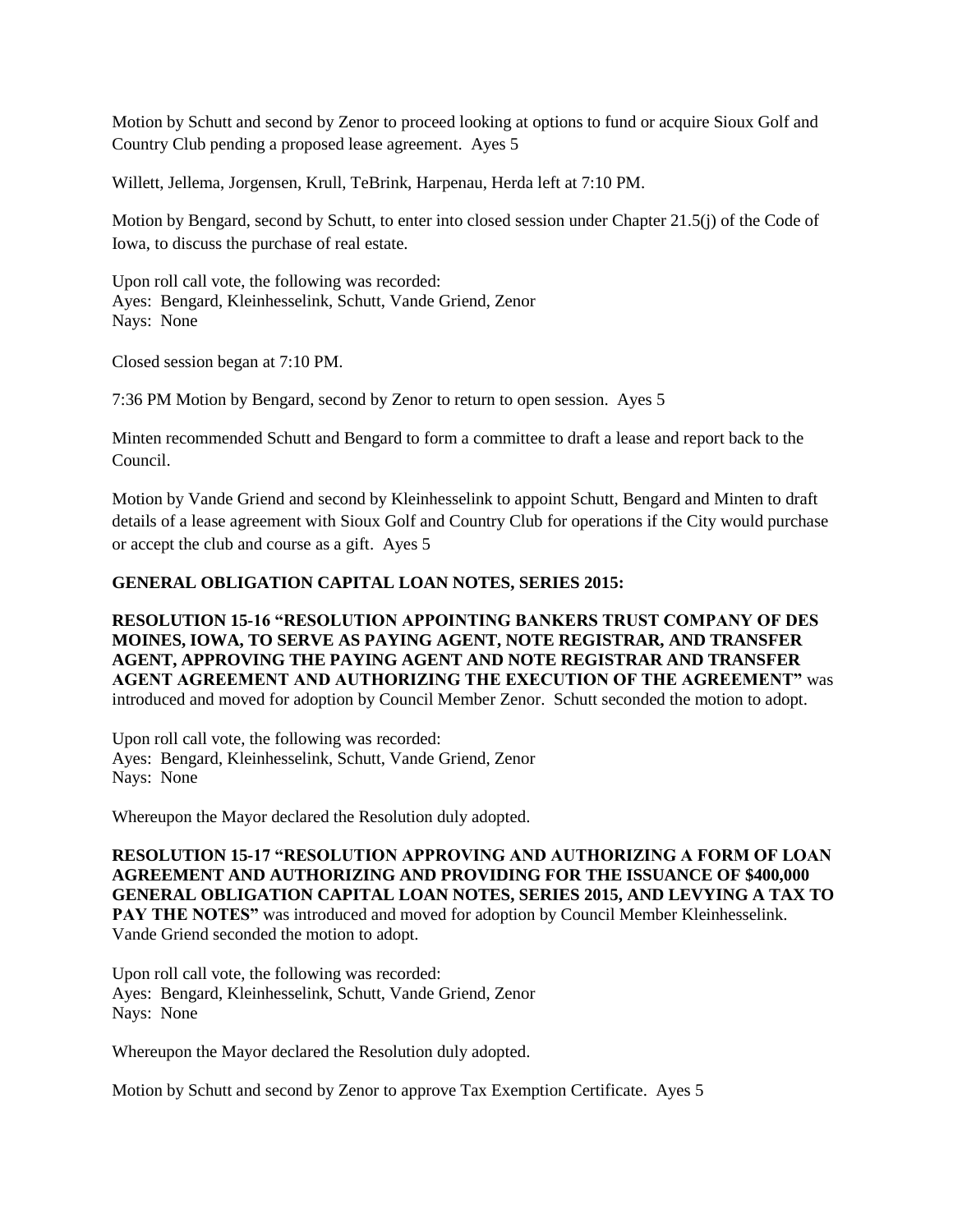**11TH ST EAST PROJECT:** The Mayor opened the public hearing on proposed plans and specifications, form of contract and estimate of costs for the 11<sup>th</sup> St. East Project at 7:52 P.M. No oral comments were received. Oltmans presented the written recommendation from DGR to award Cleveringa Excavating the project. The public hearing was closed at 7:55 P.M.

Oltmans informed the Council there will be a change order to install metal piping instead of plastic pipe for the new water main. This is due to requirements for the DNR water permit.

**RESOLUTION 15-18 "RESOLUTION ADOPTING PLANS, SPECIFICATIONS, FORM OF CONTRACT AND ESTIMATE OF COST"** was introduced and moved for adoption by Council Member Zenor. Vande Griend seconded the motion to adopt.

Upon roll call vote, the following was recorded: Ayes: Bengard, Kleinhesselink, Schutt, Vande Griend, Zenor Nays: None

Whereupon the Mayor declared the Resolution duly adopted.

**RESOLUTION 15-19 "RESOLUTION MAKING AWARD OF CONSTRUCTION CONTRACT"**  was introduced and moved for adoption by Council Member Kleinhesselink. Schutt seconded the motion to adopt.

Upon roll call vote, the following was recorded: Ayes: Bengard, Kleinhesselink, Schutt, Vande Griend, Zenor Nays: None

Whereupon the Mayor declared the Resolution duly adopted.

**STREET DANCE:** The Double D Bar and The 10<sup>th</sup> St. Pub submitted requests for extensions of liquor license premises to the street for the Larry Schlichte memorial street dance.

Motion by Schutt and seconded by Kleinhesselink to approve the requests by Diane Jellema DBA Double D Bar and by Jim Lancaster DBA The 10<sup>th</sup> St Pub to extend existing liquor license premises to the street for the Larry Schlichte memorial street dance. Ayes: 5

# **PAYROLL:**

**RESOLUTION 15-21 "A RESOLUTION OF THE CITY COUNCIL OF ALTON, IOWA, SETTING SALARIES AND WAGES FOR APPOINTED OFFICERS AND EMPLOYEES OF THE CITY"** was introduced and moved for adoption by Council Member Bengard. Vander Griend seconded the motion to adopt.

Upon roll call vote, the following was recorded: Ayes: Bengard, Kleinhesselink, Schutt, Vande Griend, Zenor Nays: None

Whereupon the Mayor declared the Resolution duly adopted.